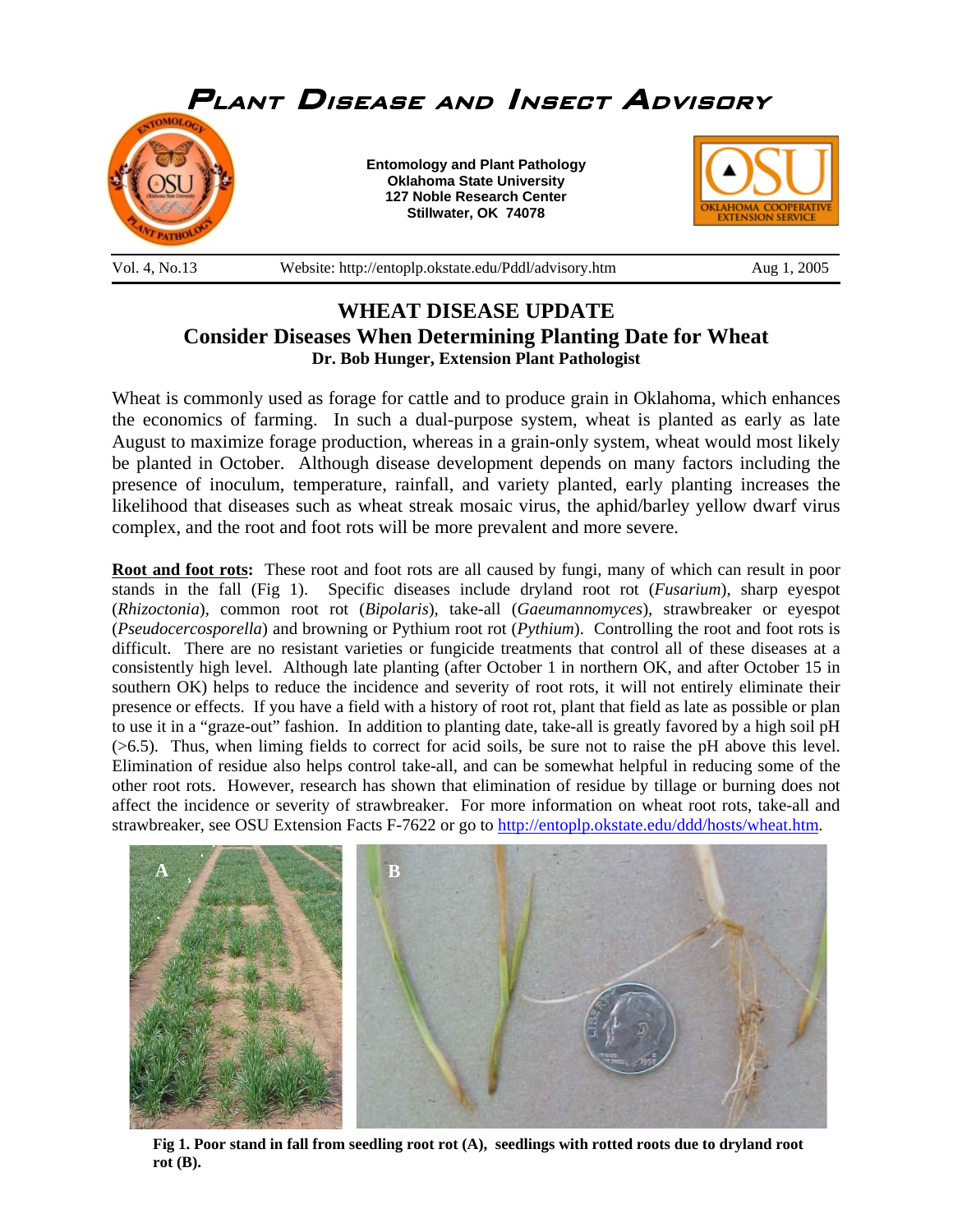**Aphid/barley yellow dwarf virus (BYDV) complex:** BYDV (Fig 2A) is transmitted by many cerealfeeding aphids (Fig 2B), and hence, is associated with aphid infestations. Fall infections by BYDV are the most severe because the virus has a longer time to damage the plant as compared to infections that occur in the spring.

Several steps can be taken to help control BYDV. First, a later planting date (after October 1 in northern OK, and after October 15 in southern OK) helps to reduce the opportunity for fall infections. Second, some wheat varieties (e.g., Custer, 2174, and Ok102) tolerate aphids and/or BYDV better than others; however, no wheat variety has absolute resistance to the aphid/BYDV complex. Third, control the aphids that transmit BYDV. This can be done by applying contact insecticides to kill aphids, or by treating seed before planting with a systemic insecticide. Unfortunately, by the time contact insecticides are applied, aphids frequently have already transmitted BYDV. Systemic, seed-treatment insecticides such as Gaucho 480 (Imidacloprid - Gustafson Corp.) and Cruiser (Thiamethoxam – Syngenta) can effectively control aphids after planting, but in some years aphids do not occur and hence the treatment may not be as beneficial as in years when aphids are numerous in the fall. Be sure to thoroughly read the label before applying any chemical. For more information on the aphid/barley yellow dwarf virus complex, go to: http://entoplp.okstate.edu/ddd/hosts/wheat.htm.



**Fig 2. Purple and yellow leaves due to barley yellow dwarf virus (A), greenbugs - one of the many aphid transmitters of barley yellow dwarf virus (B).** 

**Wheat streak mosaic virus (WSMV) & the high plains virus (HPV):** WSMV (Fig 3A) was found in western Oklahoma, western Kansas and in the Texas panhandle in both the fall of 2004 and spring of 2005. HPV (Fig 3B) also is transmitted by the wheat curl mite (WCM – Fig 4) and can infect both wheat and corn. Both viruses have been found in Oklahoma, Kansas, and Texas. WCMs and these viruses not only survive in crops such as wheat and corn, but also in grassy weeds and volunteer wheat. In the fall, mites spread to emerging seedling wheat, feed on that seedling wheat, and transmit the virus to the young wheat plants. Wheat infected with WSMV or HPV in the fall is either killed by the next spring or will be severely damaged. Planting late in the fall (after October 1 in northern OK and after October 15 in southern OK) and controlling volunteer wheat are two practices that provide some control of WSMV and HPV. However, it is critical to destroy volunteer wheat at least two weeks (three weeks is better) prior to emergence of the fall-seeded wheat because the WCMs have a life span of only 7-10 days. Thus, destroying volunteer wheat at 2-3 weeks prior to emergence of seeded wheat will reduce or eliminate mite numbers in the fall. For more information on WSMV and HPV, see OSU Extension Facts 7636